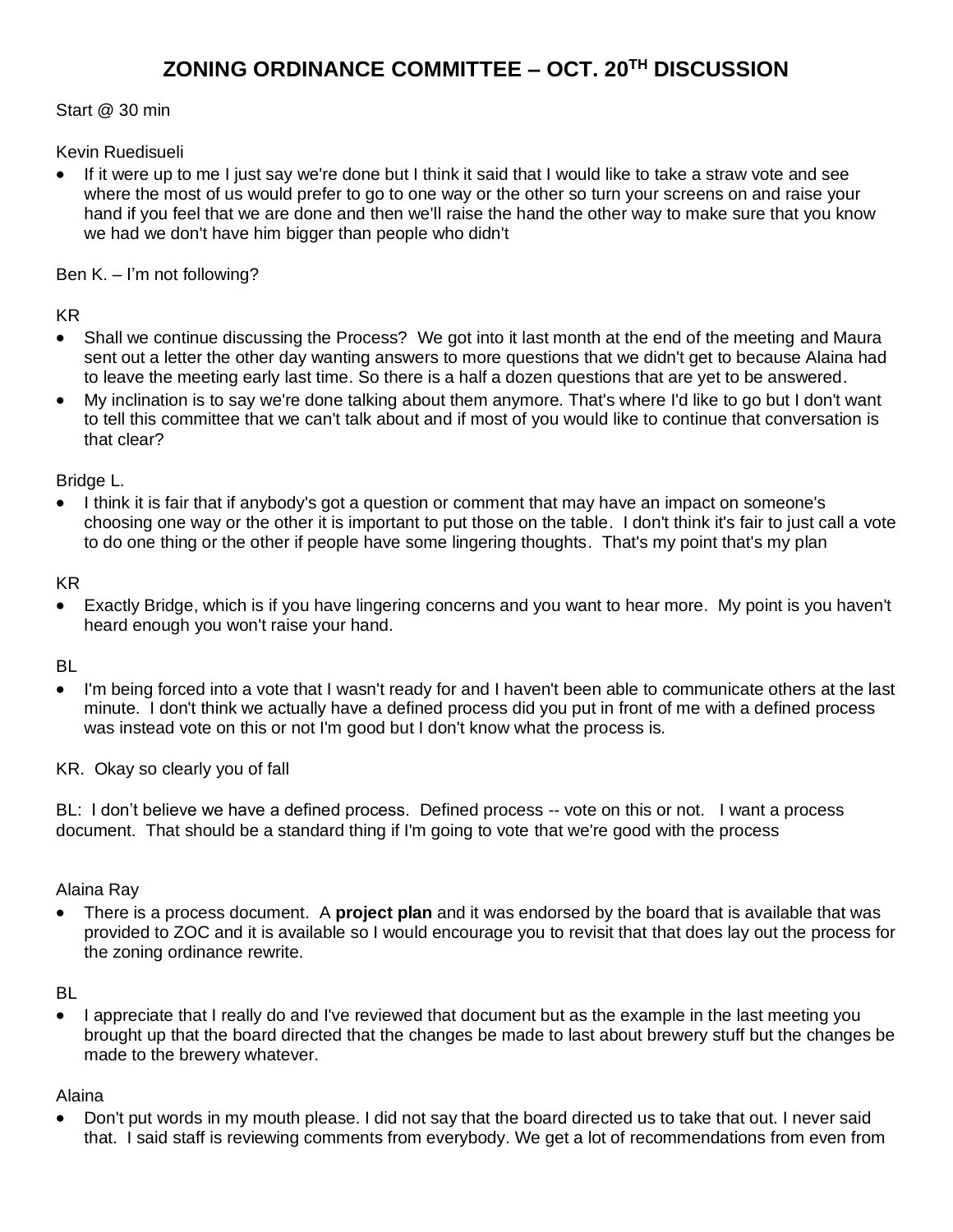this group that are conflicting. One recommendation says to do one thing and another recommendation from another party may say to do the exact opposite.

- If we choose one recommendation over another to move forward with that doesn't mean we're ignoring the other recommendations. We weighed the input.
- So I think we've been pretty clear in laying out what the process is. We got public input of Rounds 1 and 2. There were some groups that formed or that we weren't aware of after that closed that we were made we're of, yes the brewery industry was one of them. But also, the homeowners association coalition homeowners associations and another one so we met with them afterwards.
- **ZOC review -- you have a process you are reviewing a working document the enCodePlus document is staff's working document**. You have access to that so that you can go into that system at any given time and see what staff is doing. You can see in real-time what changes are being made and how we're responding to your comment. Every single comment is being responded to in enCodePlus.
- Staff will continue to work on that document as we get feedback from other parties as well we get emails all the time. We have internal discussions, and we want you know how we're going to move forward.
- **We have not come up with our final recommendations. We will not be doing that for months yet. So that the working document that you see in enCodePlus is how we're moving forward.**
- Staff will be putting together the entire document to go out to a 90-day referral that will come to you, and it will go to all of the other organizations, agencies the public. Everybody can weigh in on that and you will provide comments.
- ZOC will go through a subcommittee structure that I know James David will be laying out to you. You'll go through a subcommittee structure, and you will provide input back to the entire committee.
- Then you will as a group respond to those staff recommendations that are before you in that final document and you will put together your own report and recommendations and findings.
- Staff is not going to edit that that's not going to change that that is going to be ZOC's work.
- So as you come out of this you will be taking votes as a whole on which recommendations and findings that you want to move forward with.
- Any of those recommendations and findings that disagree with staff's final recommendations will be highlighted to the Planning Commission. We will go over each difference so that the Planning Commission. When it makes its deliberations can weigh the pros and cons of Staff's recommendations at the ZOC's recommendation it can make a very informed recommendation to the board.
- ZOC's recommendation will also be forwarded to the board so they're going to have your input at that point as well.
- So that's the process. I feel like we've been pretty clear and laying that out we have provided that update to you we've provided it to TLUC on multiple occasions, we will be providing it tonight. So I feel like that's the process. But the enCode document is not a static document.
- **It is a working document and if staff makes changes throughout the process was never to bring every change that staff makes back to ZOC for approval staff.**

#### BL

• The last meeting you did not say there was board direction or board guidance to make those changes to the brewery language statute specific.

## Ray.

- I can tell you that the board has given us direction to preserve what's in Western Loudoun.
- Bridge, you're aware that when we did the 2019 comprehensive plan throughout that process as we were developing it doing the adoption on it the directions for the board was don't change Western Loudoun leave West Loudon alone.
- **Nothing in the 2019 comprehensive plan or the work that was done through that plan should ever be construed as a mandate or direction to change business sectors or to change the rural economy or to change rural Loudoun.**
- **That was always -- we were very hands-off. We clarified some things; we made language cleaner. We've eliminated some redundancies, but by and large we left Western Loudoun alone and that was the direction.**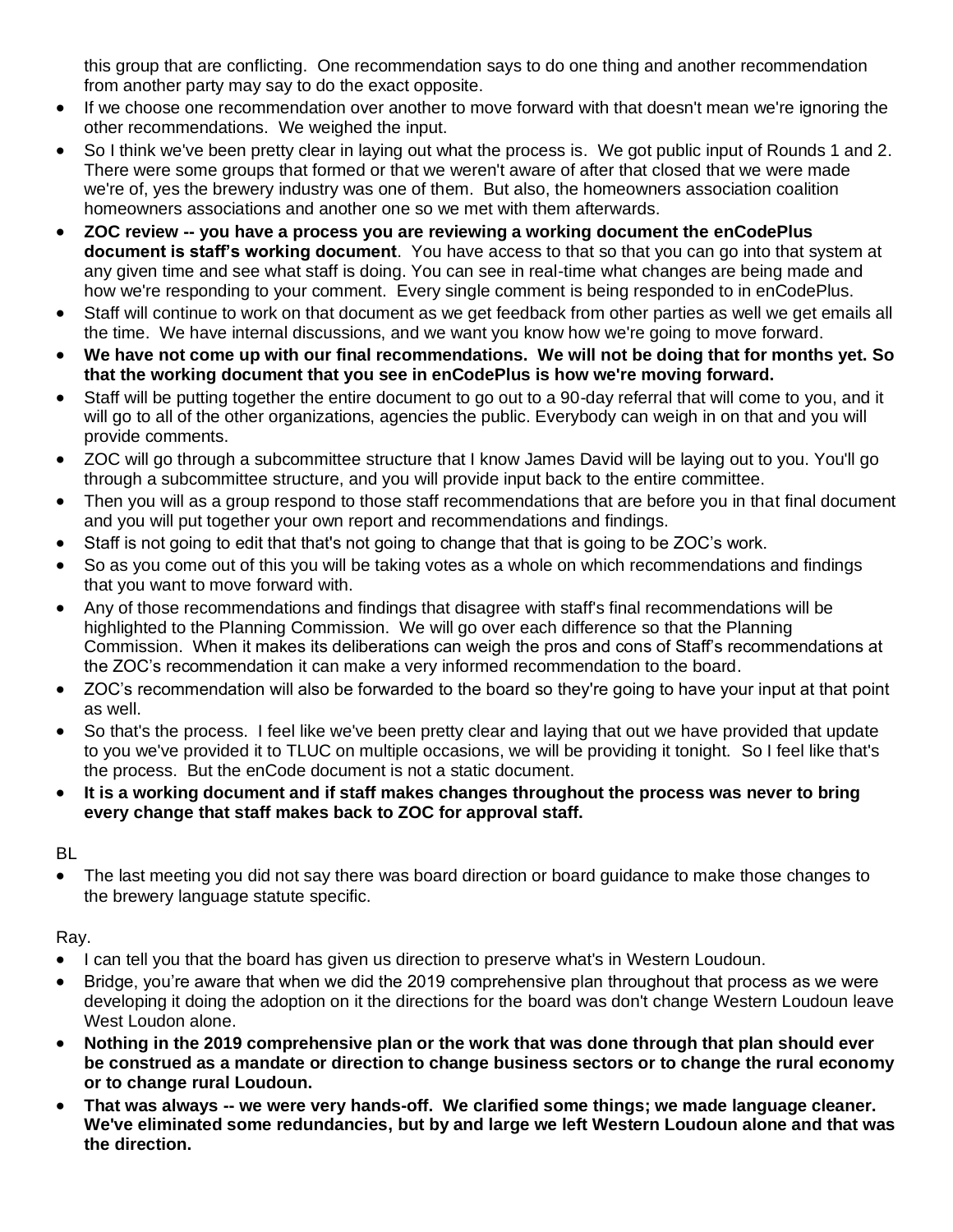- So I am concerned at the amount of time that has been spent by staff on working on rural Western Loudoun issues in the zoning ordinance when **our primary mandate from the board was to get alignment with the comprehensive plan**.
- Especially as this was the number one mandate from the board especially the urban policy area and we have not talked about any of the eastern Loudoun issues I feel like through this process.
- So staff has been frankly bogged down with issues that are were not the top priority for the board. I know *we have had no input up on Urban policy area Suburban development flexibility with mixed use place types*. We're having a real struggle as applications come in on those types of issues and we had no input frankly.
- **So I know you're getting districts in your working through that** but it's a real struggle as we're reviewing applications and we have no we have no zoning ordinance to help us Implement a comprehensive plan so you know that's where we are.
- We have spent a lot of time on the process discussion. We spent a lot of time on addressing issues that have come up through Western Loudoun. I understand it's important and we love and care about it we really do we want to preserve it.
- **But the comprehensive plan didn't make any drastic changes to the policies and Western Loudoun so I am concerned about how much work we're putting in to changes in Western Loudoun in the zoning ordinance and not addressing the issues that was our primary mandate in that project plan.**

#### **Charlie**

- This aligns in most regards. I had an email from James David I guess Monday and it really made things clear for me finally. That is that text that we're working on will be Staff's not ZOC's.
- ZOC's report will generally be in a memorandum form and that really cleared up the process a lot for me.
- I do have one that still open in my mind. We've already seen it would help us a whole lot just to get a quick email or to that effect so we could go back and look at it otherwise we may just forget it.
- And lastly underlying this point that this directive was to leave the existing zoning alone. People in the west have a lot of problems with the existing zoning and that's what we're trying to correct but I think now we can move on

KR. What's your pleasure folks you want to do around robbing and here from everybody who's who

#### Tia

- Like to add a couple of things. I think in general the amount of time we spent on Western Loudoun does tend to be reflective of a couple of things.
- First how unbalanced some of these bodies including this one were for decades with no Western Loudoun voice is represented on them.
- Second how unhappy a lot of people in Western Loudoun are at how the previous zoning was operating out here and how many loopholes and issues need to be addressed and tightened up just to accomplish the words that are very beautiful that are in the comprehensive plan but that weren't being accomplished previously.
- We've lost 13 per cent of our Farmland out here in the last decade. I mean what is symptomatic is there many words that says beautiful things but isn't actually being enacted correctly.
- So I don't think the amount of time we're spending is at all inappropriate. Our stated goal is to keep us in Loudoun and preserve it. That's not what we were doing previously. I do believe we're spending an appropriate amount of time.
- In this particular instance the input from the public, the input in public comments and input some ZOC members at least from our perspective in this board have been overwhelmingly that we have one specific business model that is not necessarily appropriate or conducive for the Western Loudoun environment and we heard that from many many people.
- Then at least from our perspective the interest group that makes money off of that business model said we want to stay here and all a sudden all of those other comments disappear. So there is a very big look this was inappropriate.
- So if either it's tracking changes better, weather it's notifying us of changes so we don't feel like we've been blindsided. This particular following a procedure or not following the procedure definitely raised a lot of red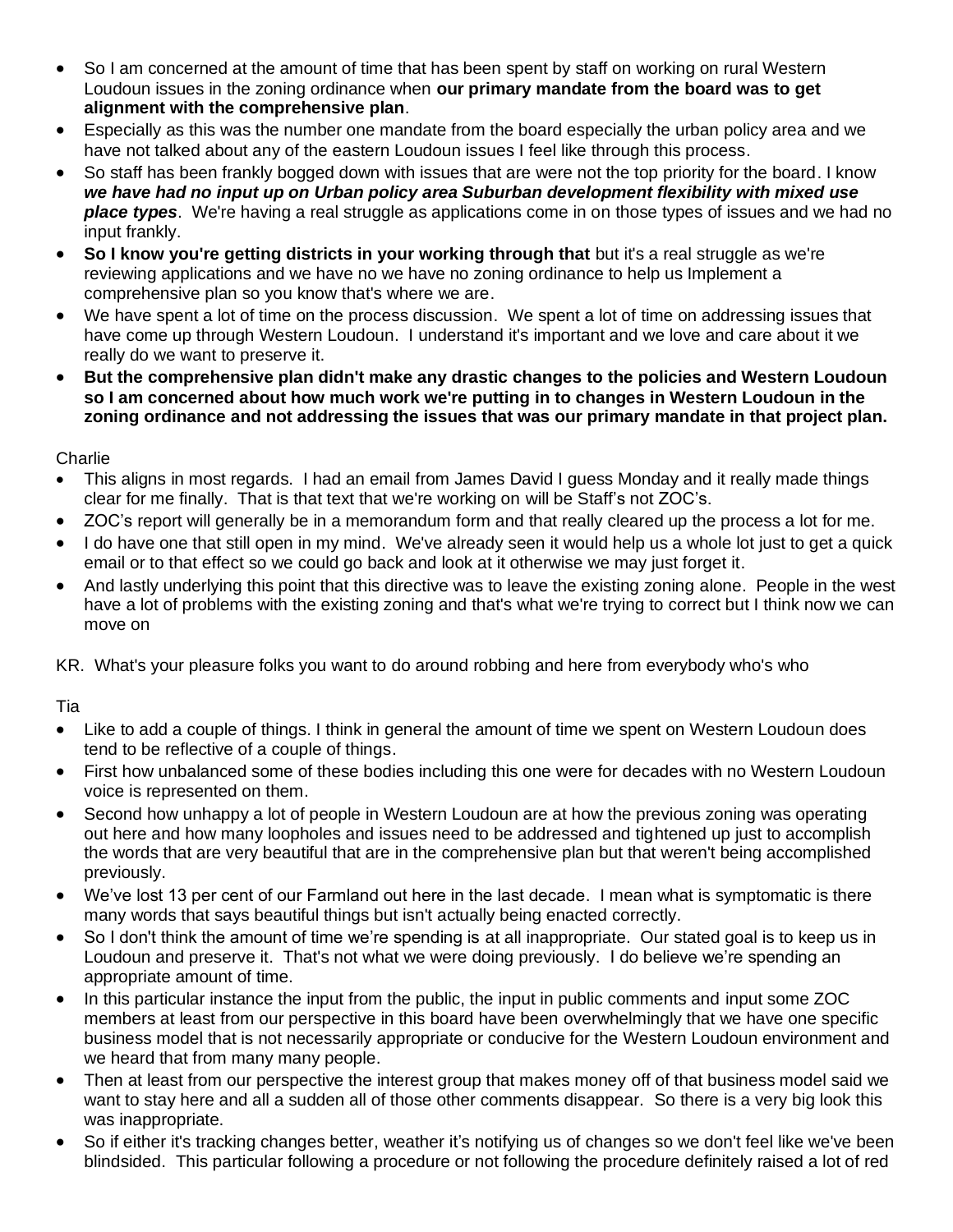flags. We're getting ready to talk about things like that Centers where this kind of thing going to happen there too. That is my only comment at this point.

KR

• So we do a quick round robin to get the vote or do you just want to raise your hands raise hands? Okay if you if you feel we should continue discussion of this process and I'm not sure -- if you want to keep talking about this today and next time and next time and next time raise your hand to say yes you do want to keep talking about this

MWC: How about if we get the questions answered? Not keep talking?

KR All right so you want to get the you want Do we want to go through Maura's questions answer yes raise your hands. Font 1 2 3 4 5 6 7 good kind of 7 or 8 YES: MWC, BL, Jean A, Jeff, Ben, Charlie, Gem, Tia No, Joe, Eric, Michael, Rich, John M. Coleen, KR

KR

• No so I missed counted we're going to have to do it we're going to have to do in World vote in this rate we'll go through the boat Jean Ault the agent to continue yes no I vote to not continue discussion

Gem: But I don't think we need to have a discussion to the answers to the questions. In writing.

Alaina

• **We've gone back and looked through everything and I think that we're more than happy to provide that in writing. I think it'll clear up everything**

KR: all right answers and writing thumbs up. Okay alright thank you sorry for the cumbersome methods

MWC

• Thank you very much. I completely agree that we need to just keep moving on. But Staff has had control over the scheduling so I do think that if we need to rearrange things to have more of the urban policy area discussed sooner then staff has the ability to make that change in the schedule. We just haven't had it on the schedule yet

KR

- I just want to point out that you know that this is a really really difficult process of rewriting the zoning ordinance is really hard to do and what we can hope for is a document that is complete as far as the structure is concerned and covers the most important points that I been outlined by the Board of Supervisors they wanted to have addressed
- I recognize that the document is never going to be perfect -- not for the next 20 years will it be perfect.
- We will be working on it trying to pick up the things that you know didn't quite fit, but we'll have us will have a format it's been will be vastly improved over the previous format with encode Plus I think staff is going to have an easier time with the updates is that right Alaina?

Alaina

- You make a really valid point. This is the 5th time I have completely reworked on a rewrite -- a whole rewrite. There's always a lot of moving pieces. The other thing I've learned is that they will never be perfect. So I have no illusions.
- **When we get done with this zoning ordinance rewrite, I am sure that it's going to be followed very quickly by Maura's standalone zoning ordinance amendment to address some of these sticky things that this committee has been discussing.**
- **The intention behind the zoning ordinance rewrite was frankly to get it done as quickly as possible so we can implement all of these new place types that we don't have any zoning districts for right now. That was the primary goal.**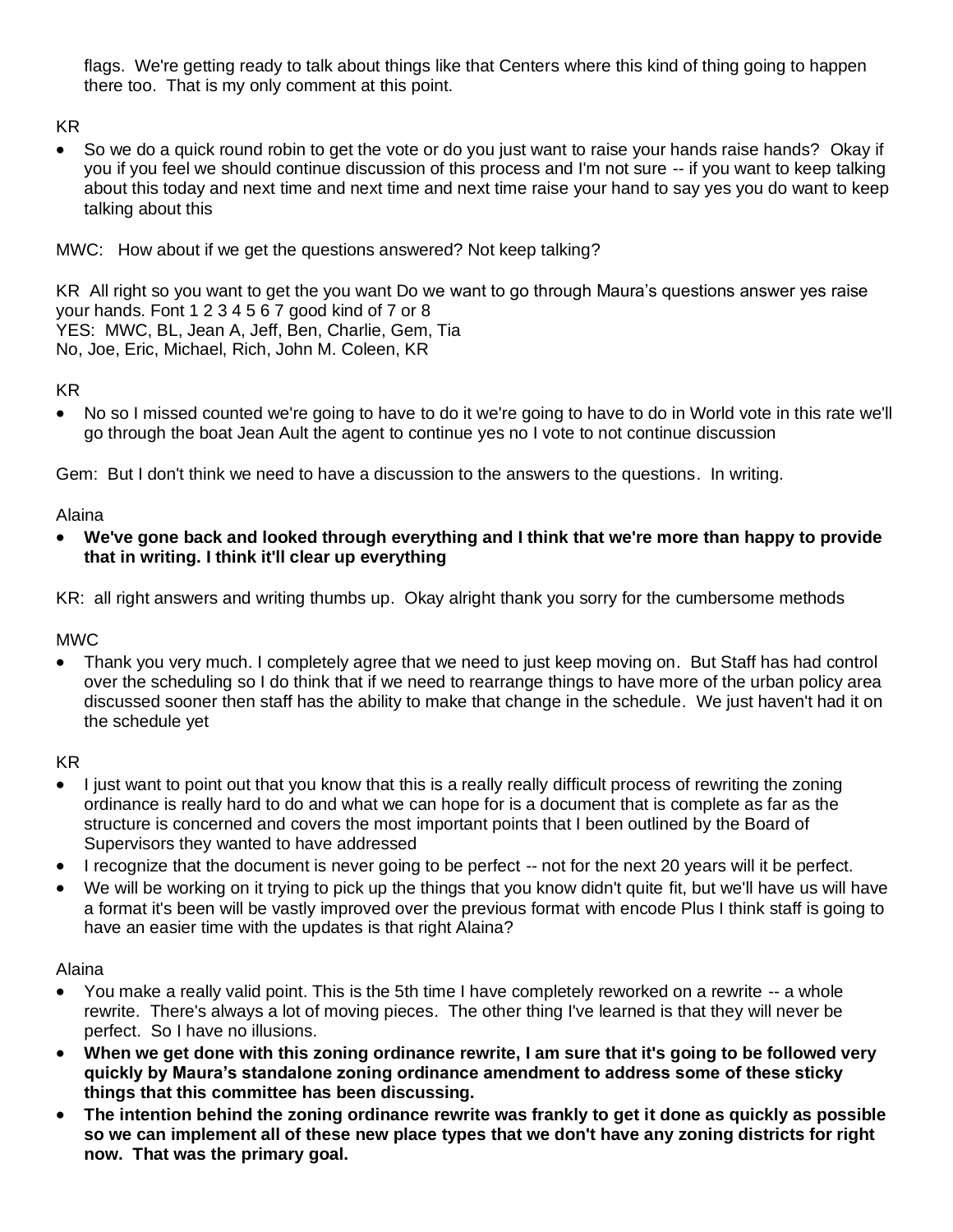- So that we could get it done as quickly as possible we took out -- the board in fact -- took out some sticky issues that they knew would slow down the zoning ordinance rewrite.
- One was the cluster subdivision and prime ag soils. Another was the outdoor shooting range issues. So those things were all taken out and put a separate ZOAM so that they wouldn't slow down this process.
- **So we have every intention, you know these issues, like these specific use standards issues and things like that that are sticky and they're controversial and not everybody's going to agree on them.** We expect that that will come probably in a separate ZOAM that the Board may want to consider. When we get through this process.
- There's just going to be a lot of Standalone ZOAMS going forward that will address those sticky topics like the cluster subdivisions, and some that are geared towards certain industries.
- This rewrite is not ever going to address all of those things because we're trying to get as quickly as possible -- get zoning districts that address all of these in place types.
- So we know we're going to still have a lot of work to do when this is done and that's why this committee is here so that even after the ZOR is done you're still here to help us work through those stickier issues that would have bogged down the zoning ordinance rewrite.

#### JD –

• Can I clarify something this is James. The earlier Miss Ray's comment was we haven't received significant input on Urban policy area. We actually have spent some time on Urban policy area was ZOC's recall that we spent three meetings on the use tables which have uses relative to Urban policy area; we spent two meetings on parking standards which have implications for every policy area; and we spent two meetings on use specific standard some of which I expect every policy areas. So the statement that it has not been on the agenda yet is not correct

#### [NOTE: Earlier comment was made in response to Ms. Ray's comment: "*we have had no input up on Urban policy area Suburban development flexibility with mixed use place types]*

#### KR

• Thanks James just got stuck in our circle and not thinking about where we've really been we kind of get lost. I'm sure our recommendations are going to include at least three or four or five so we can coordinate zoning ordinance amendments when once we get to the referral period.

#### Ray.

- Right. I mean I know this is a lot of work for you as committee members. It's a lot of work for staff. It does get frustrating for you and staff. I know and you know we're not always going to agree on everything even among the members of ZOC.
- **I hope that when we get done with this process we do have a document that that works for one thing and while it probably won't work for everything that has been brought up and all of the concerns that everyone has, hopefully it will at least allow us to implement those new place types and give us a framework and those discussion topics that we need to move forward with other zoning ordinance amendments that will address the stickier topics because we don't want to leave them to the wayside.**
- We want to pick those up and address them. It's just a matter of whether we address them as part of this effort or whether we address them, get the attention from the groups that they need to get the attention from, and staff can have the appropriate time to be able to spend on those as well.
- It's a lot of work we really recognize that and appreciate the work that you are putting in. We're going to do everything that we can do to get it to the finish line and in a cohesive and coherent manner, but we know that there's still a lot of work that's going to need to be done outside of the rewrite as well.

#### $KR -$

• **It's a tricky balance. At the same time that you want to get it done there is an urgency in the western part of the county. I want, just reflecting upon Zia's comment, because as we don't have things in the ordinance which would help control some of the things that are degrading the soils the farmland and so forth in the west. There's an urgency about that and if it gets kicked to another**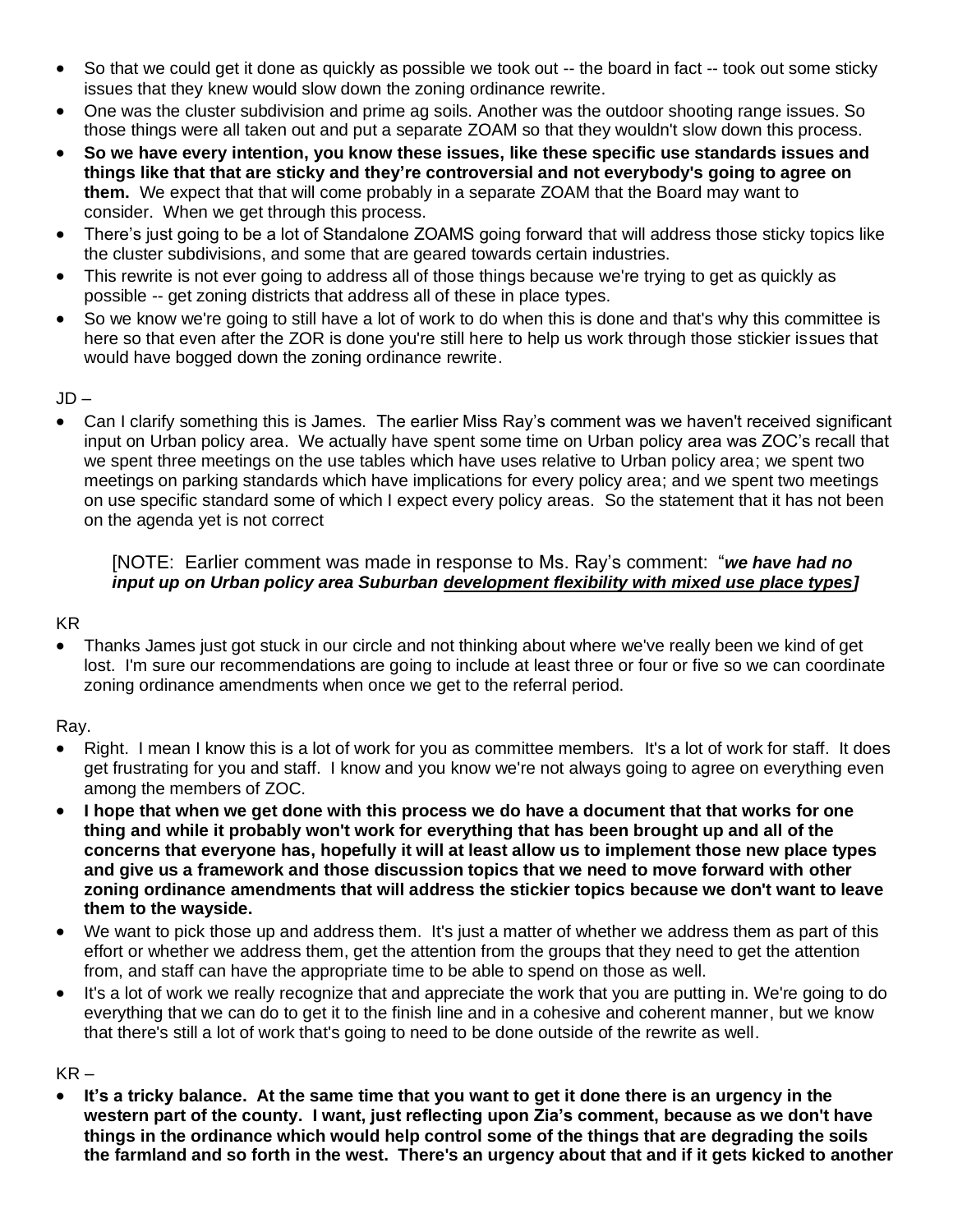**zoning ordinance amendment better to take care of that sooner than later to get that on the work plan sooner rather than later.**

Alaina Ray

- **I think that some of those issues don't necessarily have to wait until after the zoning ordinance rewrite is finished. As we have staff freed up for instance, the short term residential rental ZOAM is much further down the road.**
- **So 1) as we get staff and 2) as we finish some of the ZOAMs that are already underway we'll be able to pick up some of this that could be addressed in the beginning before the rewrite is even finished.**
- **It could run sort of concurrently, but we would have staff dedicated to that effort who could really focus on those issues rather than our core zoning ordinance rewrite team who frankly are scattershot right now because they are managing so many topics.**
- It's so much better for instance to have [Jacob] Hambrick concentrate solely on the cluster subdivision and prime ag soil regulations because he's able to devote his time to that whereas our core team and Zoning Ordinance Rewrite really having to juggle a lot of different topics. He's working with all the people who are really concerned about that, and we get it right because it is it is so crucial.
- **I think that some of these issues that have been brought up for Western Loudoun deserve that same level of attention. Discussion in our core team right now in the rewrite simply just doesn't have the bandwidth to cover all of that in an appropriate manner.**
- So, I think you know as we get other *zoners* freed up who can concentrate on those specific topics I think it'll be beneficial for this group, and I think it will be beneficial for the topic itself to make sure that it's getting the attention it needs.
- It's just a lot of work and we appreciate y'all and thanks for sticking with us. We will get you the answers to those questions; we've got them already under underway and I think they'll help a lot.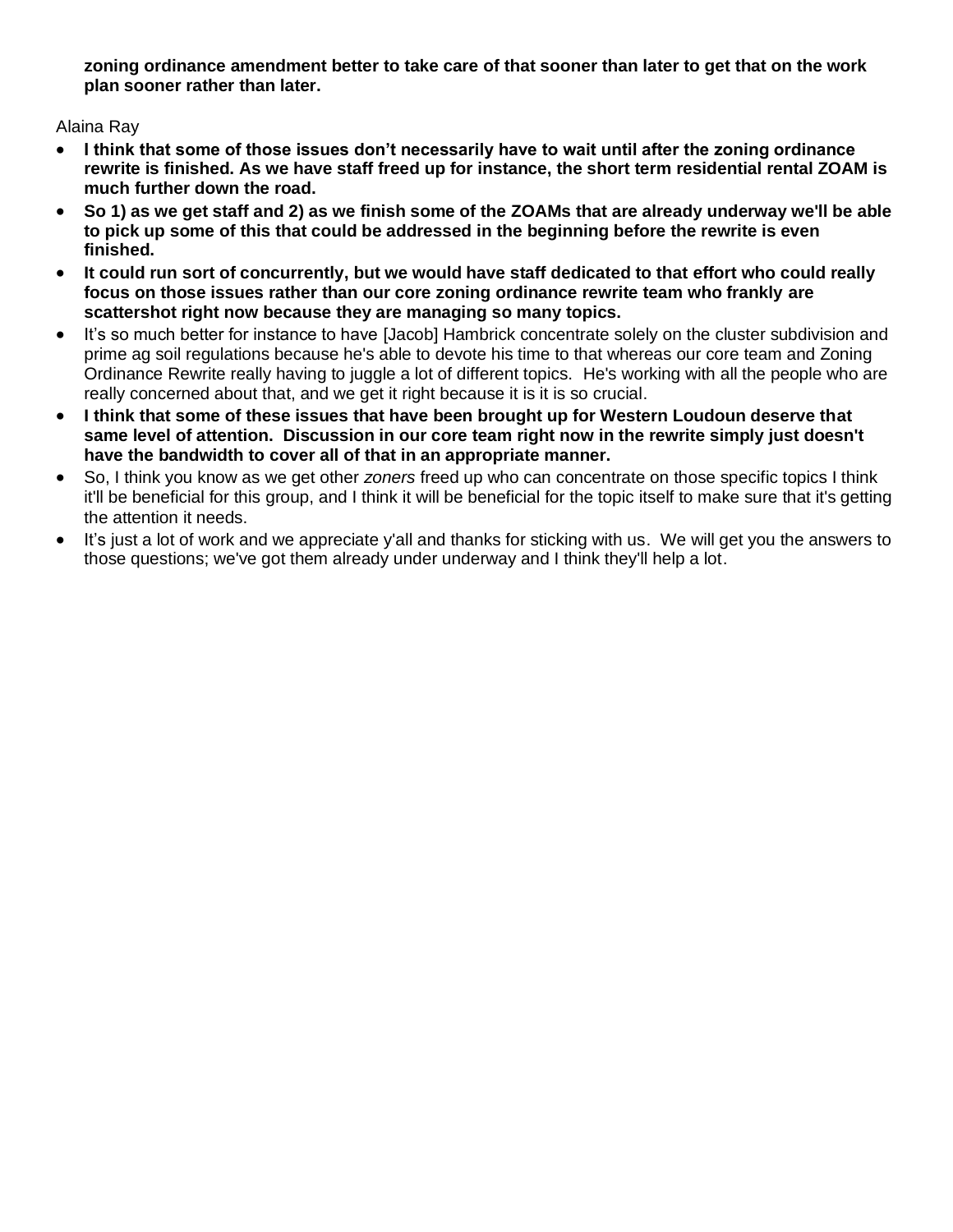### **TRANSPORTATION LAND USE COMMITTEE Oct. 20, 2021**

Randall (@57:45)

• Maybe because Supervisors have not been as involved in this process. Somewhere in my head I feel like we're behind and I'm concerned because I want to get this done this term. We started the comp plan literally our second day of the dais. So, do you think we're on time right now with and we're doing okay in the in the process? you don't like we're behind for this term?

Alaina Ray:

• I think our intention and end our schedule and so far we're bearing it out is to be done before the end of next year

Turner:

• There was a big "fuzz ball" about parking in the last month or so that there was a lot of back-and-forth discussion. And I'm getting this like 5th hand. Can you just delve into some what the issues were around parking and what the controversy was if in fact there was a controversy and how staff responded?

Alaina

• I can definitely get more information on that. I think it may have been around parking maximums and minimums.

**Turner** 

- Heart of parking issues is the lack of information in the FSM. Sizes in FSM -- will barely fit a Honda Civic with no storage. And then the driveway has gotten an of an approval to waive the setback so you end up with 15-16 foot driveway.
- **I got feedback from some of the developers and said "we're having discussions about parking at ZOC and this is going to cost us a lot of money."**
- *I said let's have a meeting so we had a meeting* **and we threw it up they said "can you provided some examples of under par communities."** My chief of staff provided two pages of examples after polling the entire board staff of examples of under parked communities and we really got into it and
- That's where we finally said we think this is a tie into the lack of guidance in the facility standard manual. Do you think there a lack of tie in and is there some way we can bridge that gap as part of the zoning ordinance rewrite process?

Alaina

- I think absolutely it's something that we can we can address in the zoning ordinance but we may need some you know further revisions to the FSM as well.
- Absolutely and you may be able to a Smart car in our garage like that but you're not going to get your Chevy Suburban and in that kind of the garage and that will impact the ability for people to utilize that space and
- you'll end up with more cars on the street which is a hardship for people who have more than two cars or multiple families living in the home, so yes we can definitely take a look at that the parking maximums I think was the other issue that's a whole new concept for Loudoun County so it will create a lot of discussion.

Turner: Can you provide examples? We were all on the call we were looking for example of parking maximum.

Alaina Ray.

• Things like grocery stores grocery stores love to put as much parking as they possibly can in front of the store because they don't ever want anyone to have to look for a parking space but sometimes they can put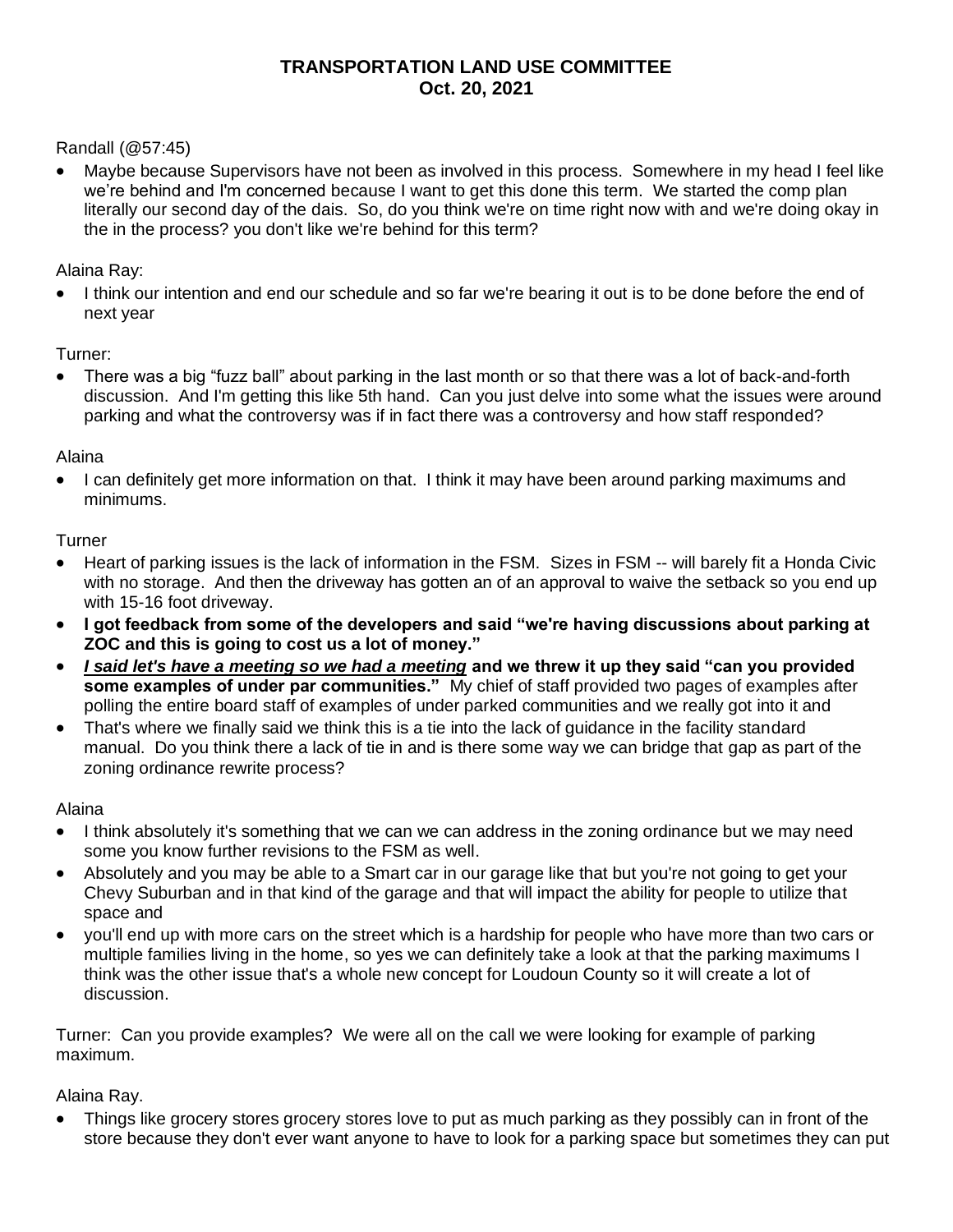so much parking there that it's simply unused all except for maybe 1 or 2 days out of the year when everybody's doing the trying to find but always so sometime actual say

- **Just creating a lot of concrete so parking maximums would say you know what you can come in at 110% in certain areas but you can't go over a hundred and 10% so that's when you would have a parking maximum**
- **it's not for every use. It would mainly be for those really high intensity uses that you do see maybe a lot of traffic on 1 or 2 days out of the year.**
- **That's the day that the developer a lot of times wants to plan for, but is that truly what is the best for the environment for the community? And can we make can we incorporate other Transportation demand management tools that would compensate for that.**

#### Kristin U.

• I would err on the side of allowing the business as much parking as they think they will need.

Turner, (@1:08)

- Final comments here before we take a break.
- My experience on the stakeholders committee was really instructive, and we had 26 people on the stakeholders committee
- I think everybody on the committee was focused on the fact that they were there because they were stakeholders, but they also had in a larger obligation to consider Loudoun County welfare as whole
- much as we on this on the dais and at the Board of Supervisors meetings wear individual district hats (except for the chair obviously)
- but we also regularly weigh in on discussions that affect Loudoun County is a whole
- we get feedback sort of 5th person removed as board members as to what's going on in ZOC. I understand there's been some turbulence -- it's a big sea change from what the ZOAG was. It's a new concept.
- our intent was to move the job under the Planning Commission so that there was a little bit more vertical hierarchy and it worked very well in the stakeholders committee
- I will tell you that in the stakeholders committee when we did a roll call vote we got to the point about halfway through the game I guess, where you did a role call around the table with 26 votes and you knew when you turned the corner there were going to be 3 no votes for everything
- and I always thought to myself you can do that, you can absolutely put on your stakeholder hat and just militantly do that, but really, a no vote 95% of the time because it isn't really contributing to the welfare of the body of the county?
- I understand the individual parochial view, but at some point collaboration and compromise is really appropriate. So my only charge to the members of the zoning ordinance committee -- please remember that you were on the committee for the welfare of Loudoun as a whole
- you are certainly encouraged and we desire you to express your views you on behalf of your stakeholders, but please do not ever believe that one of your missions is if you don't get what you want your object is to shut down the procedures of the ZOC. That is inappropriate and we're going to watch that and if we see that we're going to weigh in.
- I understand everybody is working very hard everybody has the best interests of their constituents at heart but it's really important to remember that Loudoun County is what we're trying to benefit here as well as a collaborative group. I think that's important.
- Now we just got to see that things have really begun to turn around and be a lot more effective.
- I understand they are growing pains. We get that. This is a completely new construct, but I really want to emphasize the fact that we've got to play together in the same sandbox for the same purpose.
- Then the other issue is the mission of the ZOC. Let me be really clear -- the mission of the zoning ordinance committee is to monitor what's going on with the zoning ordinance rewrite, provide their individual professional expertise and their opinions about what's going on the on the rewrite, have those opinions recorded in the rewrite to staff as advisory to staff.